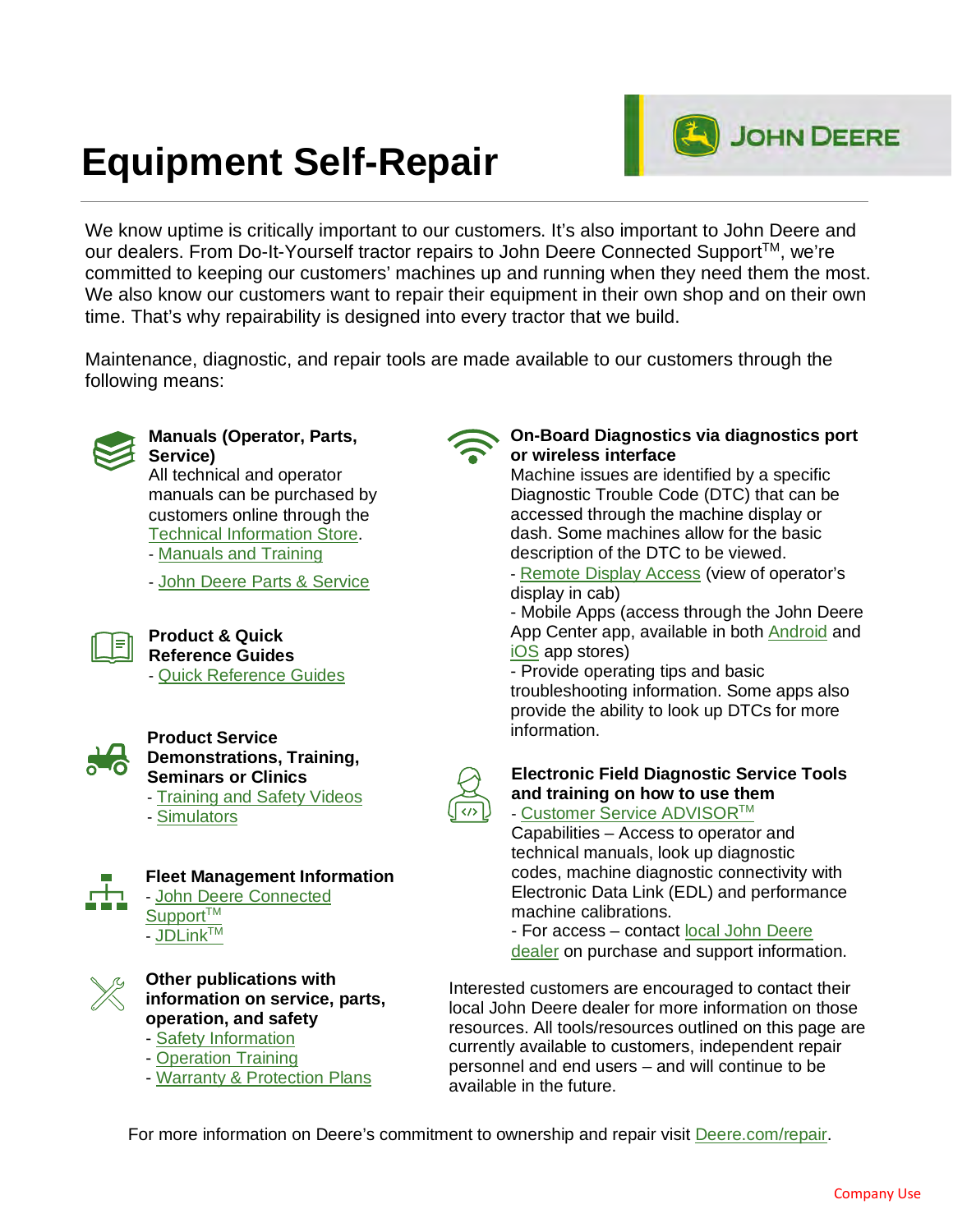## **Equipment Designed with Repairability in Mind**

#### **From the Beginning**

Our design engineers keep user serviceability top-of-mind during product development, crafting the entire machine – including machines like the 8R tractor – easy to access so serviceability is easier for our customers.



**Routine Maintenance Guides, Manuals, Safety and Training**  Customers can get access to a digital database of Do-It-Yourself

instructions – everything they might need to resolve an equipment issue independently.

- ─ [Ag, Turf, and Engine Operator Manuals](https://techpubs.deere.com/)
- ─ [Training and Safety Videos](https://www.deere.com/en/parts-and-service/manuals-and-training/videos/)
- ─ Training and Reference Guides
	- o [Simulators](https://www.deere.com/en/parts-and-service/manuals-and-training/simulators/)
	- o [Online Training](https://myjohndeere.deere.com/mjd/my/login?TARGET=https:%2F%2Fmyjohndeere.deere.com%2Fmjd%2Fmyauth%2Fdashboard)
	- o [Ag and Turf Quick Reference Guides](https://www.deere.com/en/parts-and-service/manuals-and-training/quick-reference-guides/)
	- o [Educational Curriculum](https://www.deere.com/assets/pdfs/common/parts-and-service/manuals-training/2019LearningResourceMaterialsCatalog.pdf)

#### **Access to Thousands of Parts**

Access to thousands of replacement and maintenance parts for all makes and machines of machines are accessible at any budget. Genuine, remanufactured, and alternative parts are all [available online.](https://www.deere.com/en/parts-and-service/parts/parts-onsite/?cid=SEM_Parts_enUS&gclid=Cj0KCQjwwNWKBhDAARIsAJ8Hkhd2ULbNqVTCLnhQDskaRth5TSnblG6qCzBJL2u_RPuIABvLBalTkjsaAriBEALw_wcB&gclsrc=aw.ds)

[PARTS OnSite](https://www.deere.com/en/parts-and-service/parts/parts-onsite/?cid=SEM_Parts_enUS&gclid=Cj0KCQjwwNWKBhDAARIsAJ8Hkhd2ULbNqVTCLnhQDskaRth5TSnblG6qCzBJL2u_RPuIABvLBalTkjsaAriBEALw_wcB&gclsrc=aw.ds)™ even provides an inventory of parts where customers need them most – in their own shops.

This program is available through participating John Deere dealers who partner with customers to develop a parts inventory strategy that makes the most sense for a customer's machines. There are several different storage options and financing is available through John Deere Financial.

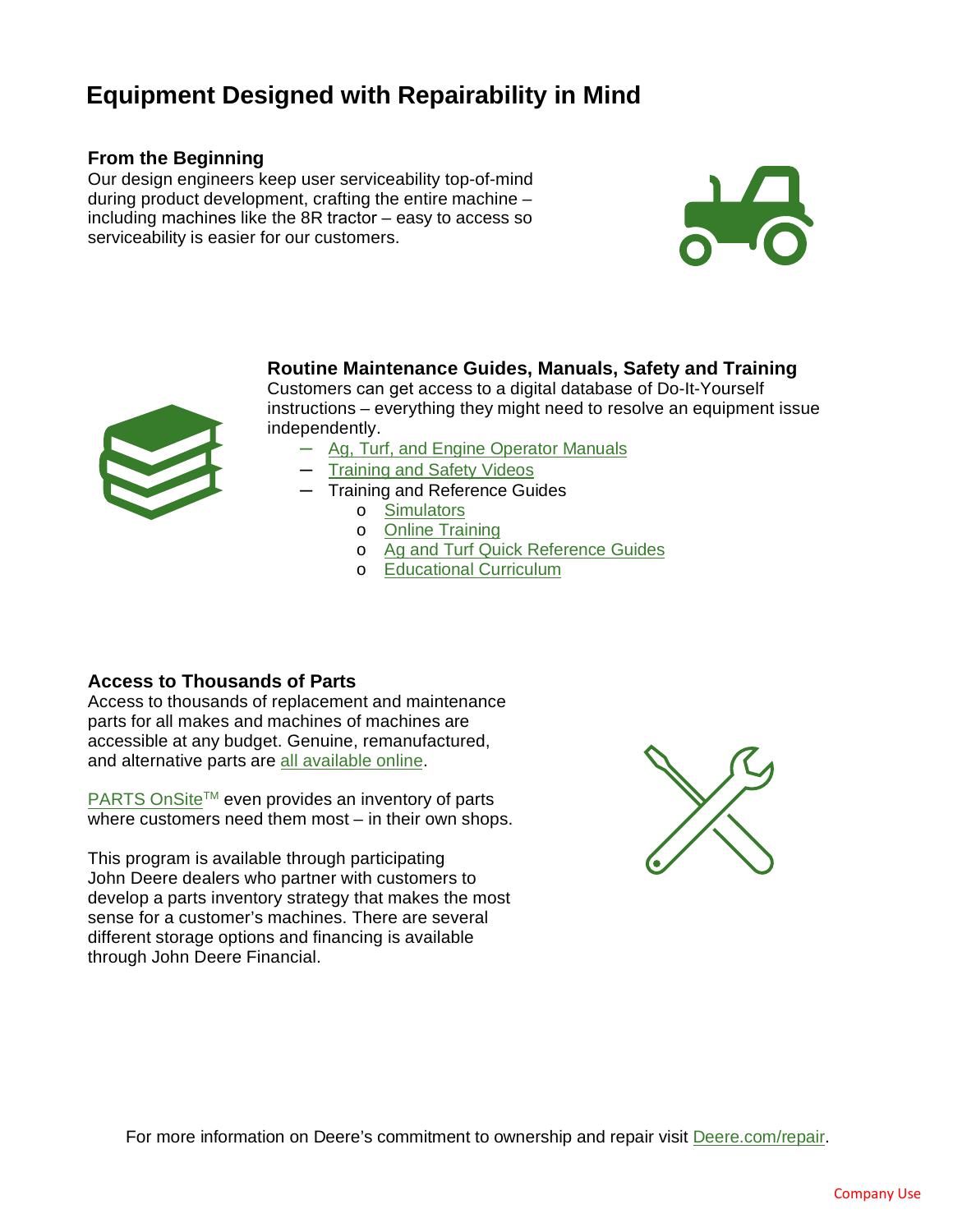## **How We Support Our Customers**

#### **The Most Responsive Dealer Network in the Industry**

Nobody cares more about keeping our customers' equipment up and running than John Deere dealers. With a complete inventory of genuine John Deere parts, highly trained service technicians and a thorough understanding of our customers' businesses, John Deere dealers are committed to keeping their equipment up and running. Plus, they're the most connected dealer network in the industry. Trained, knowledgeable technicians stand ready to support our customers when it matters most.

Customers can quickly and easily find their local dealer through our [Dealer Locator tool.](https://dealerlocator.deere.com/servlet/country=US)

Our support to customers by the numbers:

- ─ Over 1,800 agricultural and turf dealer locations
- ─ Over 500 construction and forestry dealer locations
- ─ Over 16,000 service technicians
- ─ Over 9,000 parts employees
- ─ Over 1,000,000 part numbers
- ─ 9 distribution centers

#### **Dealer Supported Remote Tools**

Additionally, remote tools such as [Expert Alerts,](https://www.deere.com/en/parts-and-service/connected-support/agriculture-connected-support/expert-alerts/) Service ADVISOR<sup>™</sup> Remote, and Remote Display [Access](https://www.deere.com/en/parts-and-service/connected-support/agriculture-connected-support/remote-display-access/) allow dealer technicians and farmers to identify and address issues before they impact operations.



#### **Expert Alerts**

[Expert Alerts](https://www.deere.com/en/parts-and-service/connected-support/agriculture-connected-support/expert-alerts/) is a proactive monitoring system that notifies dealers (with a customer's permission) of potential machine issues. This allows technicians to diagnose issues remotely and fix them before they become a problem.

#### **Service ADVISORTM Remote**

With [Service ADVISOR Remote,](https://www.deere.com/en/parts-and-service/connected-support/agriculture-connected-support/service-advisor-remote/) a customer's dealer can remotely analyze Diagnostic Trouble Codes (DTCs) in near real time to isolate potential issues with a customer's machine. Once received by a dealer, DTCs are analyzed to identify the potential cause and initiate a solution, which can include:



- ─ Customer Contact
- ─ Remote Diagnostics/Service
- ─ Possible Service Visit

#### **Customer Service ADVISORTM**

Customer Service ADVISORTM is a digital database of operator, diagnostic, and technical manuals for John Deere products. This subscription allows a customer to connect machines with an Electronic Data Link (EDL) to clear and refresh codes, take diagnostic readings, and perform limited calibrations. Customer Service ADVISOR is available for purchase through a customer's local John Deere dealer. A customer can request more information by filling out this form.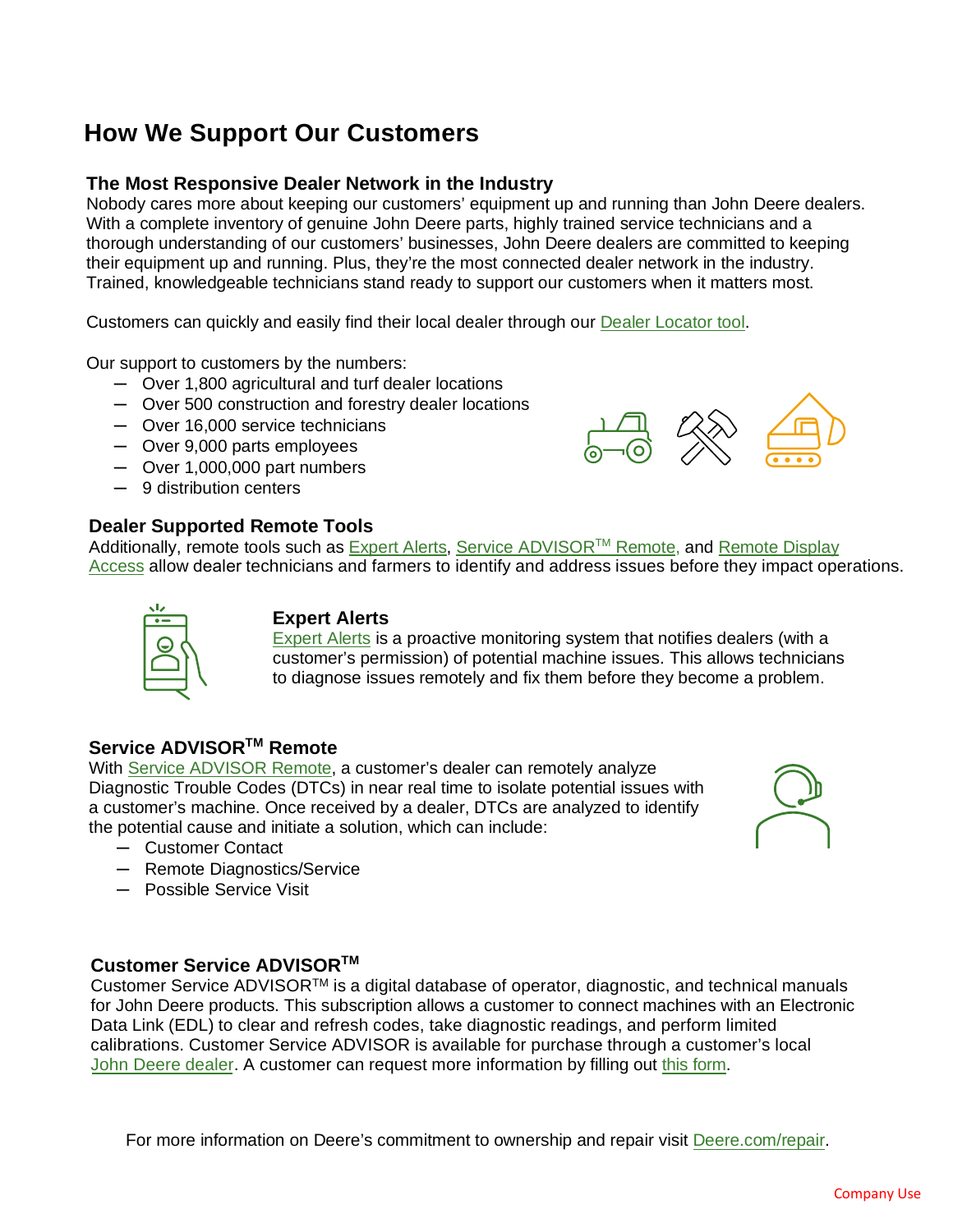## **Self-Repair Supported through Mobile Apps**

John Deere's App Center is a tool that organizes all John Deere mobile apps. It is available for download through both [Android](https://play.google.com/store/apps/details?id=com.deere.appcenter&hl=en_US&gl=US) and [iOS](https://apps.apple.com/us/app/john-deere-app-center/id940151246) app stores and is **free for use**. Our mobile apps provide operating tips and basic troubleshooting information, with some even providing customers with the ability to look up Diagnostic Trouble Codes (DTCs). The mobile apps outlined below are most relevant to customers who would like to selfrepair their equipment.



**Operations Center Mobile** – This app allows customers to view their machine and agronomic data and easily manage field operations and equipment remotely.

- ─ Easily analyze all planting/seeding, Application, Harvest, and Tillage data across an organization
- ─ Dashboard of area worked by operation type and field summary cards
- ─ View agronomic information while in poor cell connectivity
- ─ View machine location, hours, fuel levels and performance and efficiency measurements
- ─ View machine security and health alerts including Diagnostic Trouble Codes (DTCs)
- ─ View operator's in-cab display with Remote Display Access (RDA), a desktop and mobile application

**EquipmentPlus -** This app is intended to provide a quick reference overview of key adjustments, maintenance, and procedures.

- ─ Optimizes a customer's machine through proper machine and monitor setup, as well as maintenance and infield procedures
- ─ Provides setup information for Displays, Receivers, AutoTrac™ Universal
- Provides tools for connecting MTG 4G LTE to a wireless network, or configuring MTG 4G LTE to receive wireless connections
- ─ Equipment Types: Air Seeders, Balers, Cotton Harvesters, Forage Harvesters, Planters, Sprayers, Sugarcane Harvesters and Tillage equipment

**TractorPlus -** This app provides information and tools which help customers maintain their equipment more effectively.

- $-$  Provides detailed upcoming maintenance recommendations with quick access instructions from Operator's Manual or links to relevant tutorial videos
- ─ Provides updates on fluid capacities and parts information with options to easily purchase via an online shopping cart
- ─ Tracks engine hours, records maintenance history, and quickly links to parts diagrams when a customer might need to identify a repair part
- ─ For Compact Utility Tractor customers there is also a new option to record and visualize work and additional information using your phone's built-in GPS when looking up DTCs
- ─ Equipment Types: select John Deere 1, 2, 3, and 4 family Compact Utility Tractors and 7R, 8R, 8RT, 8RX, 9R, 9RT, and 9RX model tractors (MY19 & MY20)

**MowerPlus -** The app helps customers determine the best time to mow, communicates expert premow tips, offers maintenance reminders, and provides walk-through guides

Equipment Types: supports residential lawn equipment such as 100 Series, S240, X300, X500, X700, Z200 through Z600, and many similarly-sized older products. It does not presently support tractor models numbered 1000 and larger, such as 1025R.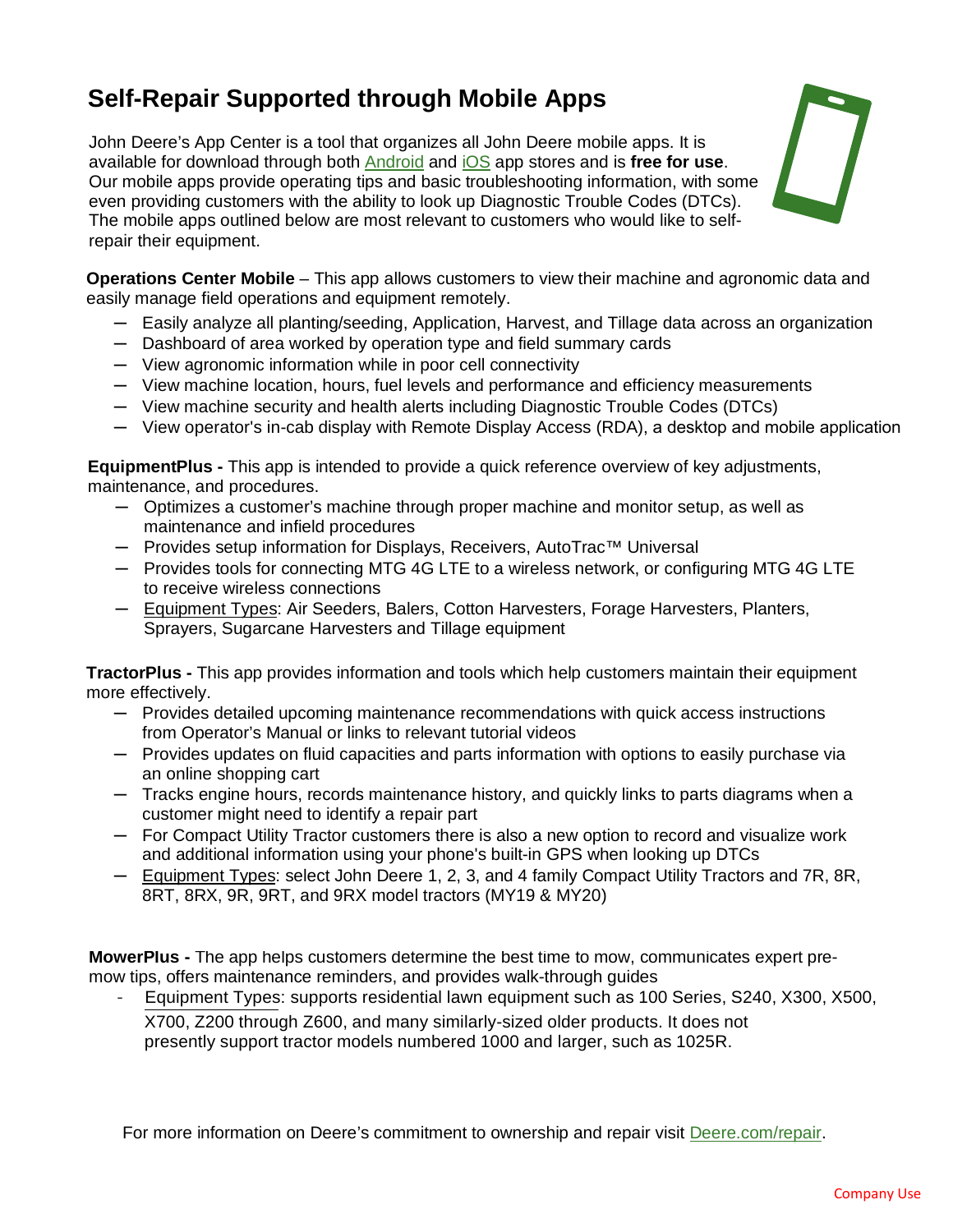## **Machine Modification Implications**

#### **Today's Modern Tractors**

Our equipment doesn't fit in your pocket like a cell phone or come with fewer than 40 components. Our combines can weigh 15 tons or more and are manufactured with over thousands of parts. The same software that drives improved productivity, efficiency, and sustainability, also controls important safety and environmental features.

That's why modifying software in our equipment is a no-go for us — and why our dealer network, and its highly skilled technicians, provide additional tools and resources when needed. Here are some examples of what can happen if equipment is modified.

#### **Agricultural Equipment**

#### **Track Tractors**



#### **Wheeled Tractors**



Motion initiation, if modified:

─ Machine can move without input from operator

Steering, if modified:

─ The tractor could turn unexpectedly in the field or into oncoming traffic when on the road

Interlocks, if modified:

- ─ Tractor could start in gear
- ─ Auto clutch may not function
- ─ Parking brake may not function

PTO & SCV (hydraulic) controls, if modified:

─ The PTO and/or SCVs could engage an implement

Seat switch, if modified:

─ Parking brake could release unexpectedly

**Self-Propelled Sprayers**



Motion initiation, if modified:

─ Machine could move without input from operator

Seat switch, if modified:

─ Parking brake could release unexpectedly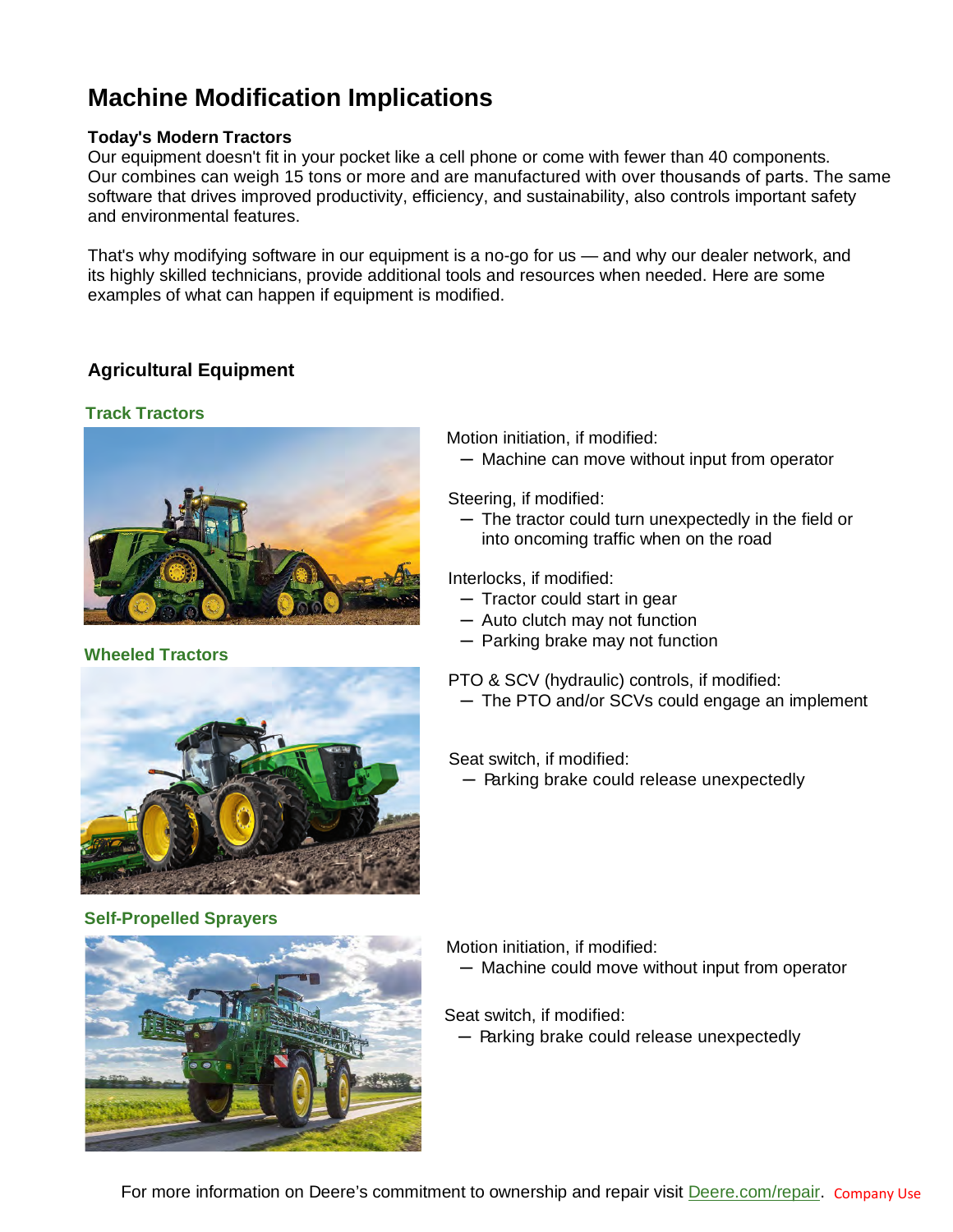### **Harvesting Equipment**

#### **Combines**



Seat switch, if modified:

- ─ The header, separator, unloading system could engage unexpectedly, or not engage as intended
- ─ Parking brake could release unexpectedly

Motion initiation, if modified:

─ Machine can move without input from operator

#### **Self-Propelled Forage Harvesters**



Seat switch, if modified:

- ─ The header, separator, unloading system could engage unexpectedly, or not engage as intended
- ─ Parking brake could release unexpectedly

Motion initiation, if modified:

─ Machine can move without input from operator

#### **Cotton Pickers**



Seat switch, if modified:

- ─ The header, separator, unloading system could engage unexpectedly, or not engage as intended
- ─ Parking brake could release unexpectedly

Motion initiation, if modified:

─ Machine can move without input from operator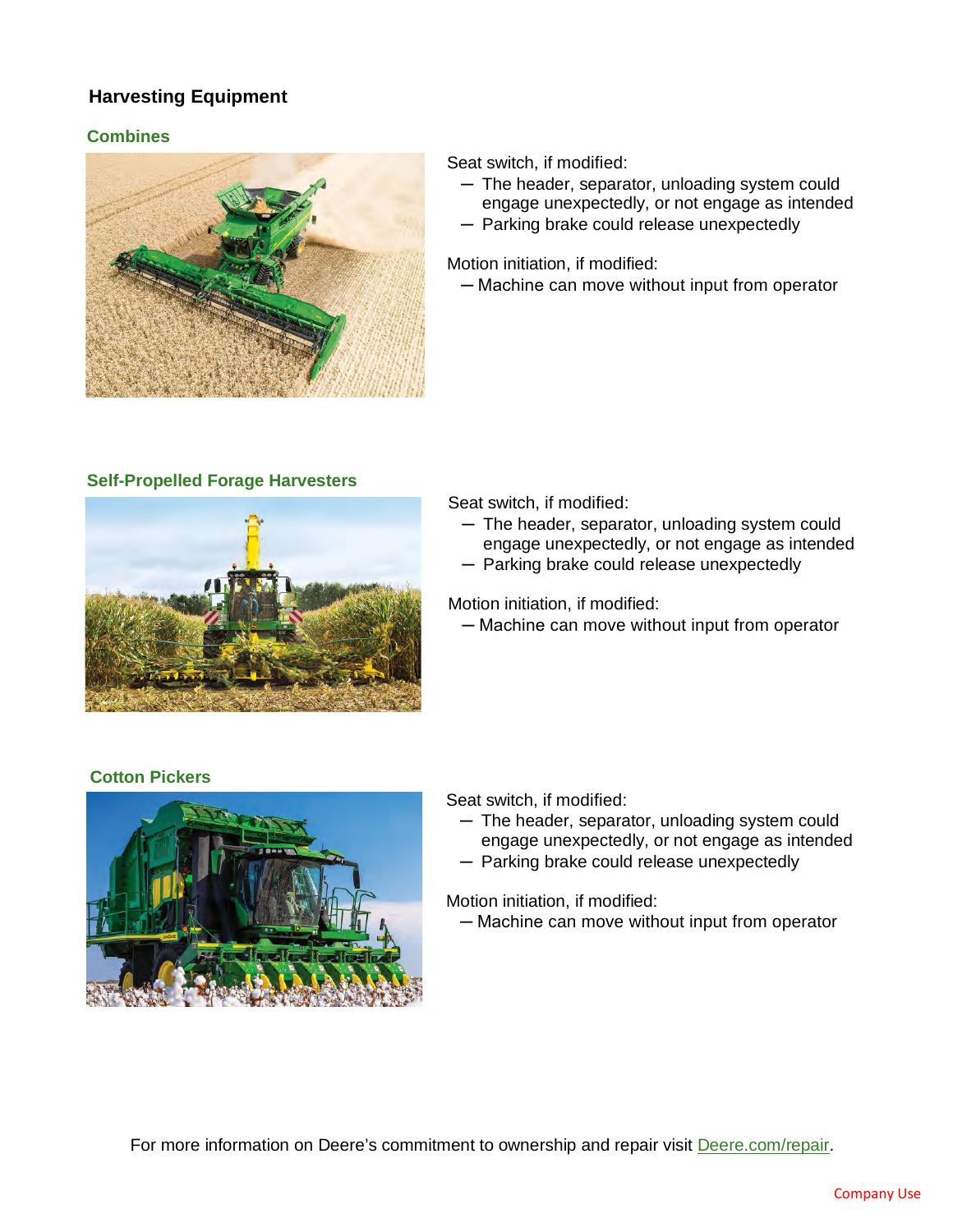#### **Lawn, Garden, and Utility Equipment**

#### **Lawn & Garden Tractors**



Safety systems, if modified:

- The seat switch may not function correctly, which could result in the mower blades engaging unexpectedly, or not disengaging as intended
- "RIO" (Reverse Implement Option) system may not disengage the mower blades as intended when the machine moves in reverse
- ─ Parking brake could release unexpectedly

#### **GatorTM Utility Vehicles**



Speed sensing, if modified:

- ─ The speed limiter that limits vehicle speed to under 15 MPH if the driver's seatbelt is not connected would not function correctly
- ─ "Supervisor" mode, which limits top vehicle speed, would not function properly

Seat switch, if modified:

─ Parking brake could release unexpectedly

#### **Fairway Mowers**



#### Safety systems, if modified:

- ─ The seat switch may not function correctly, which could result in the mower blades engaging unexpectedly, or not disengaging as intended
- ─ Braking system may not stop the mower

For more information on Deere's commitment to ownership and repair visit [Deere.com/repair.](https://www.deere.com/en/our-company/news-and-announcements/newsroom/repair/)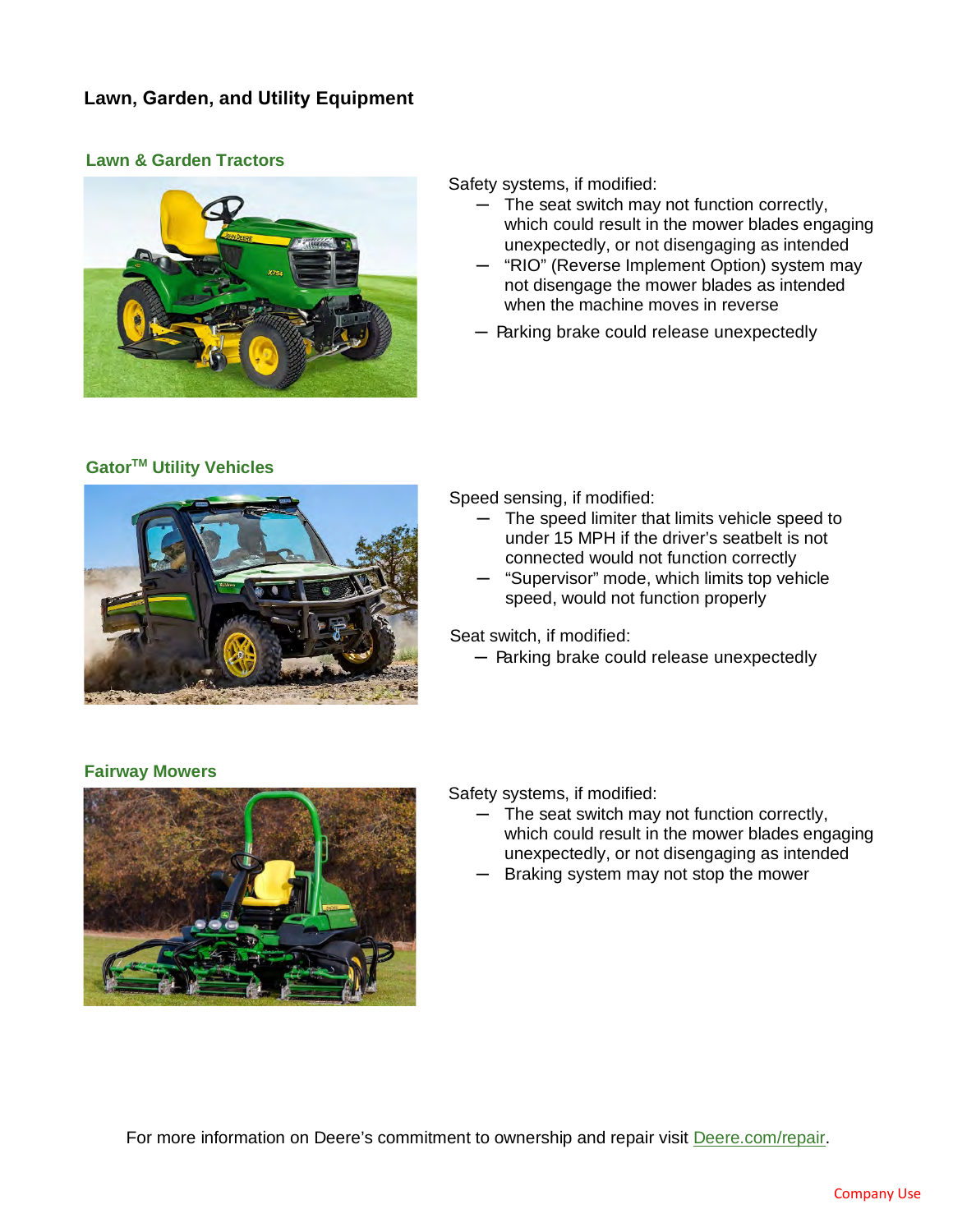#### **Construction Equipment**

#### **Crawler Dozer**



#### Motion initiation, if modified:

─ Machine can move without input from operator

Steering, if modified:

─ Machine could turn unexpectedly

Interlocks, if modified: ─ Machine motion may be initiated

Seat switch, if modified:

─ Parking brake could release unexpectedly

#### **Wheel Loaders**



Motion initiation, if modified: ─ Machine could move without input from operator

Steering, if modified: ─ The loader could turn unexpectedly when in use

Interlocks, if modified: ─ Parking and shift to neutral may be affected

Seat switch, if modified:

─ Parking brake could release unexpectedly

#### **Excavators**



Boom movement, if modified:

─ Boom could swing, move, and operate without input from operator, or in a manner inconsistent with the input

Interlocks, if modified

─ Hydraulics could activate unexpectedly

Seat switch, if modified:

─ Parking brake could release unexpectedly